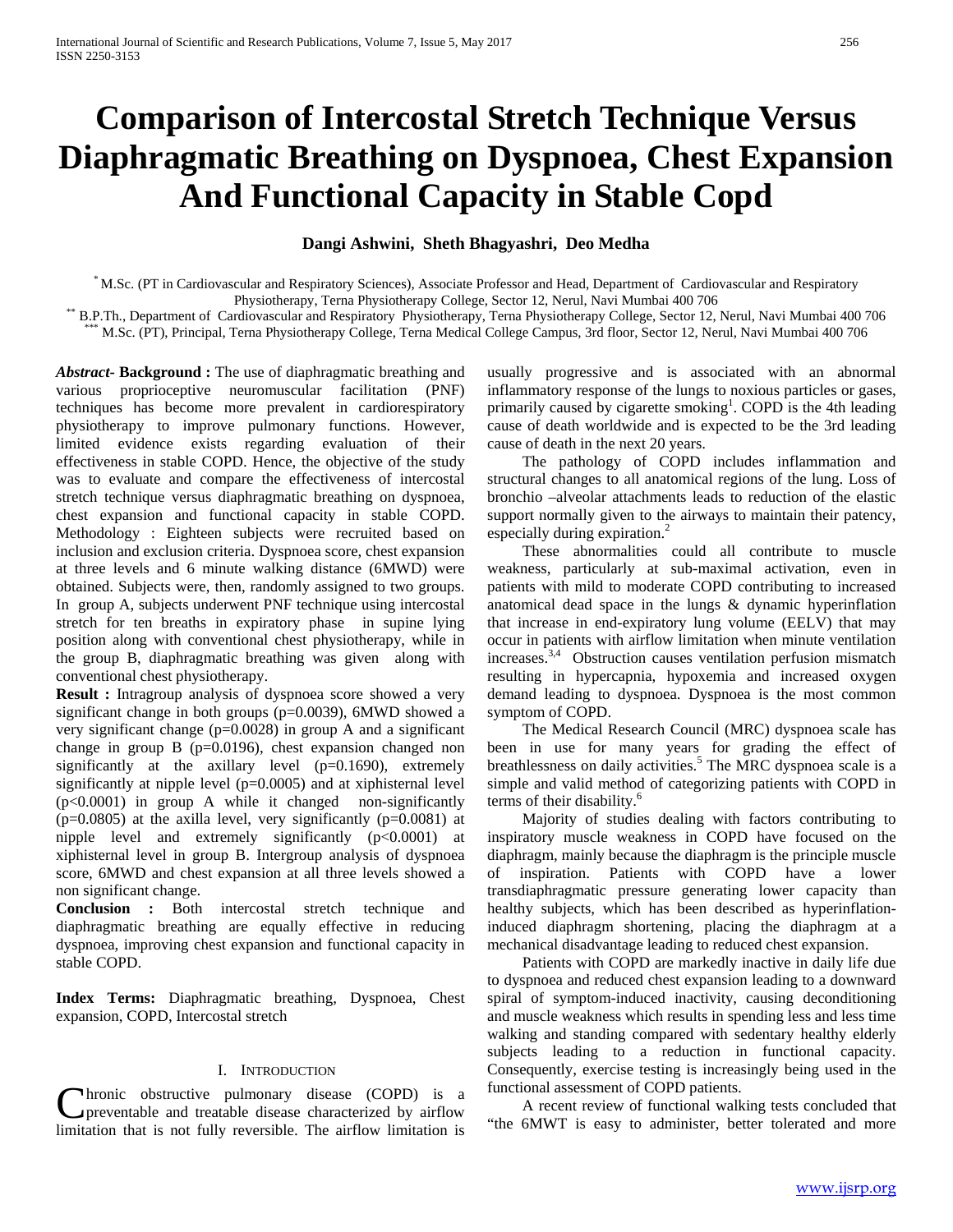reflective of activities of daily living than the other tests and it is practically simple.<sup>7</sup>

 Diaphragmatic breathing is the normal mode of respiration.It moves the abdominal wall predominantly during inspiration to reduce upper rib cage motion which causes relaxation of the accessory muscles and thus decreases the work of breathing<sup>8,9</sup>. Several studies have been done to assess the effectiveness of diaphragmatic breathing in COPD patients.  $^{10,11}$ 

 Proprioceptive Neuromuscular Facilitation (PNF) is a form of stretching in which a muscle is alternatingly stretched passively and contracted. The technique targets nerve receptors of a muscle to extend its length. It is usually a combination of passive stretching and isometric contraction. PNF is used to develop muscle strength, endurance, facilitate mobility, stability, control and coordinated movement and lays a foundation for the restoration of function. In addition, PNF also is known to improve lung functions. The facilitatory stimuli are intercostal stretch, vertebral pressure to the upper thoracic spine, vertebral pressure to the lower thoracic spine, anterior stretch lift to the posterior basal area, moderate manual pressure, perioral pressure, abdominal co-contraction. Intercostal stretch is effective in restoring normal breathing pattern, proving beneficial in improving the chest wall mobility and thus improving chest expansion<sup>12</sup>. Vikram Mohan (2012) assessed the effect of intercostal stretch on pulmonary functions in healthy males<sup>13</sup>. It showed an improved lung volume & pulmonary functions with intercostal stretch. PNF was compared with respiratory muscle resistance training on respiratory rate during weaning off phase of mechanical ventilation in another study by (Sharma Rajiv et al,  $2010$ <sup>14</sup>. It was seen that respiratory rate reduced significantly with PNF training.

 Very few studies are done to evaluate the effects of intercostal stretch versus diaphragmatic breathing on dyspnoea, chest expansion & functional capacity in COPD patients according to our knowledge and hence the purpose of this study was to compare the effectiveness of intercostal stretch versus diaphragmatic breathing in stable COPD.

### II. METHODOLOGY

 18 Patients diagnosed with COPD were selected to participate in this Prospective Randomized Interventional Trial**.**

Inclusion Criteria :

 1. Subjects with FEV1 between 50 - 80% according to GOLD criteria

2. Subjects with no acute exacerbation in the past 4 months

 3. Both males and females between the age group of 50 - 70 years

Exclusion Criteria :

 1. Haemodynamically unstable subjects and those in acute exacerbation of COPD

2. Subjects already performing chest physical therapy

3. Subjects unwilling to participate in the study

 All subjects were between the age group of 55-65 years with a mean age of  $61.555 \pm 3.127$  They were informed about the nature of the study and a written consent was taken. Ethical clearance was obtained from the local ethical committee before beginning with the study. Demographic data of the subjects was obtained. The dyspnoea score was obtained using the MRC dyspnoea scale, chest expansion was measured at the anterior axillary fold, nipple and the xiphisternal levels with a measure tape and six minute walking distance (6MWD) was calculated using six minute walk test.

 Subjects were then, randomly divided through a draw system into group A and group B. Subjects in group A were given PNF in the form of intercostal stretch in supine position by applying pressure to the upper border of 3rd rib in a downward direction that will widen the intercostal space above it. The application of the stretch was timed with exhalation phase and the stretched position was then maintained as the patient continued to breathe in his usual manner. This technique was given from the  $3<sup>rd</sup>$  rib to the  $8<sup>th</sup>$  rib<sup>12</sup> along with conventional chest physiotherapy twice a day, 5 days in a week for 4 weeks.

 Subjects in group B were given diaphragmatic breathing in semifowler postion and one hand was placed over the rectus abdominis just below the anterior costal margin. Subject was asked to breathe in slowly and deeply through the nose by keeping the shoulders relaxed and upper chest quiet, allowing the abdomen to rise slightly and then they were instructed to relax and exhale slowly through the mouth. The technique was also given along with conventional chest physiotherapy twice a day, 5 days in a week for 4 weeks. Dyspnoea score was obtained again at the end of 4 weeks using the MRC dyspnoea scale, chest expansion was measured again at the 3 levels mentioned above & 6 minute walking distance was calculated by the 6 minute walk test. Data obtained was then statistically analyzed.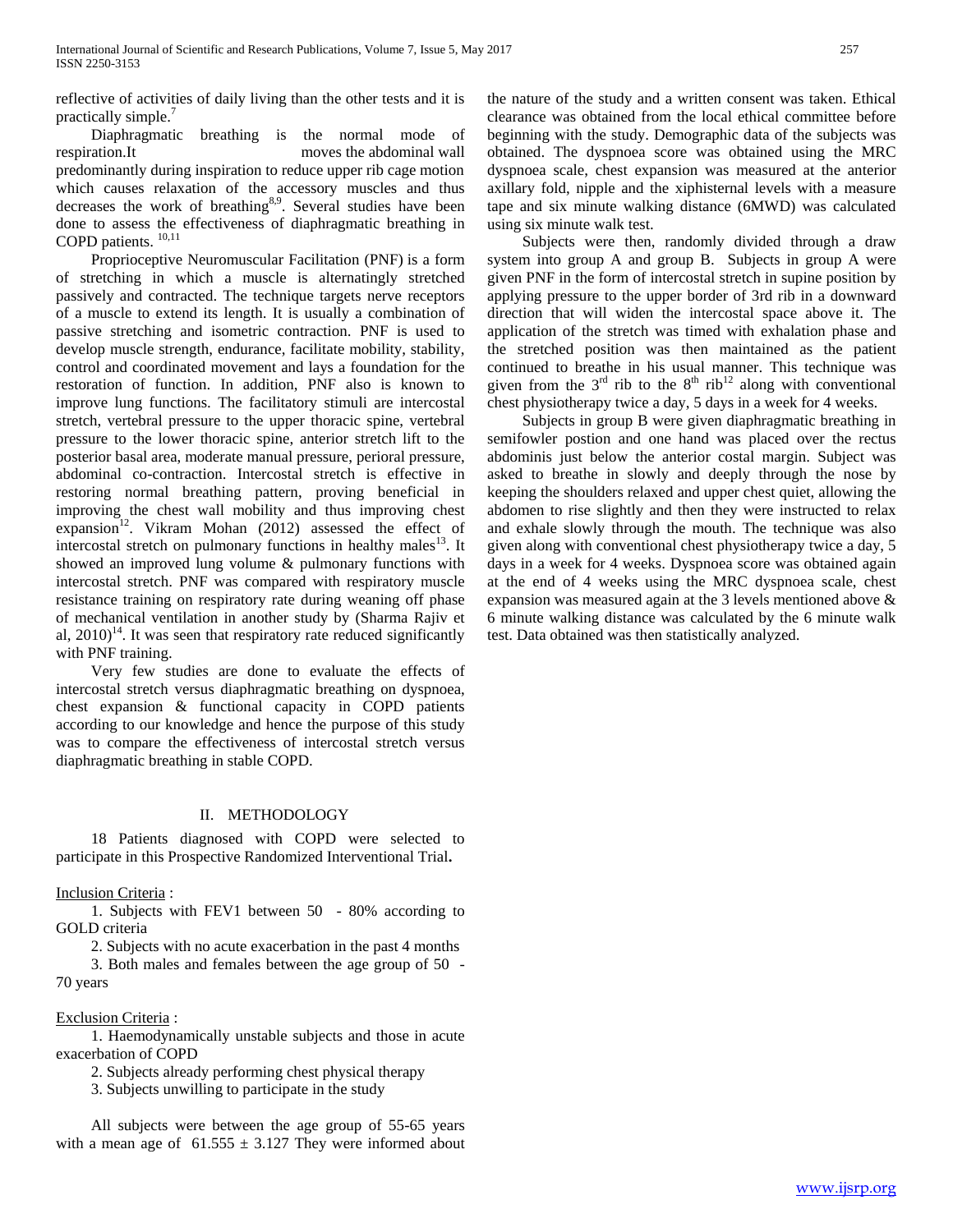

# FLOW CHART OF STUDY DESIGN

# III. RESULTS

 In the present study, we compared the PNF technique in the form of intercostal stretch versus diaphragmatic breathing on dyspnoea score, chest expansion at 3 levels & 6 minute walking distance in stable COPD patients.

 Graph pad prism6 was used for statistical analysis in this study. To determine the statistical significance, p value was set as  $p < 0.05$ . All data presented as mean  $\pm$  standard deviation.

Baseline characteristics were determined for all the outcome measures

# **Table 1: Baseline analysis of group A and B**

|                                              | <b>GROUP A</b>     | <b>GROUP B</b>     |
|----------------------------------------------|--------------------|--------------------|
| Mean age (years)                             | $61.555 \pm 3.127$ | $61.111 \pm 4.595$ |
| Number of males                              |                    |                    |
| Number of females                            | 3                  |                    |
| Mean duration of $\frac{7.000 \pm 4.031}{ }$ |                    | $7.111 \pm 3.951$  |
| COPD (years)                                 |                    |                    |
| Number of smokers                            | $\mathcal{D}$      | 3                  |
| Number of non-                               | 7                  | 6                  |
| smokers                                      |                    |                    |

 Dyspnoea score was compared pre & post intervention in both groups using Wilcoxon signed rank test while the post intervention dyspnoea scores of both groups were compared using Mann Whitney U test.

 Student t test was used to analyze six minute walking distance & chest expansion values both within groups and between groups.

The pre intervention score of dyspnoea on MRC scale ( $p$  value  $=$ 0.9592), six minute walking distance (p value  $= 0.7000$ ) and the chest expansion at the axilla level (p value  $= 0.7513$ ), nipple level (p value =  $0.8581$ ) and xiphisternal level (p value =  $0.7513$ ) between both the groups was not statistically significant which showed that both the groups were homogenous.

## **Table 2: Comparison of dyspnoea score, 6MWD and chest expansion at 3 levels pre and post intervention in group A**

| Parameters      | Pre          | Post                       | p value |
|-----------------|--------------|----------------------------|---------|
| Dyspnoea        | 2.444<br>$+$ | 1.555<br>$\qquad \qquad +$ | 0.0039  |
| score           | 0.5270       | 0.5270                     |         |
| <b>MWD</b><br>6 | 501.111      | 511.111                    | 0.0028  |
| (metres)        | ± 43.141     | ± 42.557                   |         |
| Chest           | $1.1333 \pm$ | $1.1555 \pm$               | 0.1690  |
| expansion       | 0.1500       | 0.1333                     |         |
| axilla<br>level |              |                            |         |
| (inches)        |              |                            |         |
| Chest           | $1.0444 \pm$ | $1.1555 \pm$               | 0.0005  |
| expansion       | 0.1590       | 0.1424                     |         |
| level<br>nipple |              |                            |         |
| (inches)        |              |                            |         |
| Chest           | $0.8666 \pm$ | $1.0444 \pm$               | $\lt$   |
| expansion       | 0.1500       | 0.1130                     | 0.0001  |
| xiphisternal    |              |                            |         |
| level (inches)  |              |                            |         |

 After 4 weeks of intervention, dyspnoea score showed a statistically very significant change (p value  $= 0.0039$ ), 6MWD also showed a statistically very significant change ( $p$  value  $=$ 0.0028). However, chest expansion in group A at axillary level showed a non-significant change ( $p$  value  $= 0.1690$ ), at the nipple level showed extremely significant change (p value  $= 0.0005$ ) and at the xiphisternal level, also showed extremely significant change (p value  $< 0.0001$ ) following 4 weeks of intervention.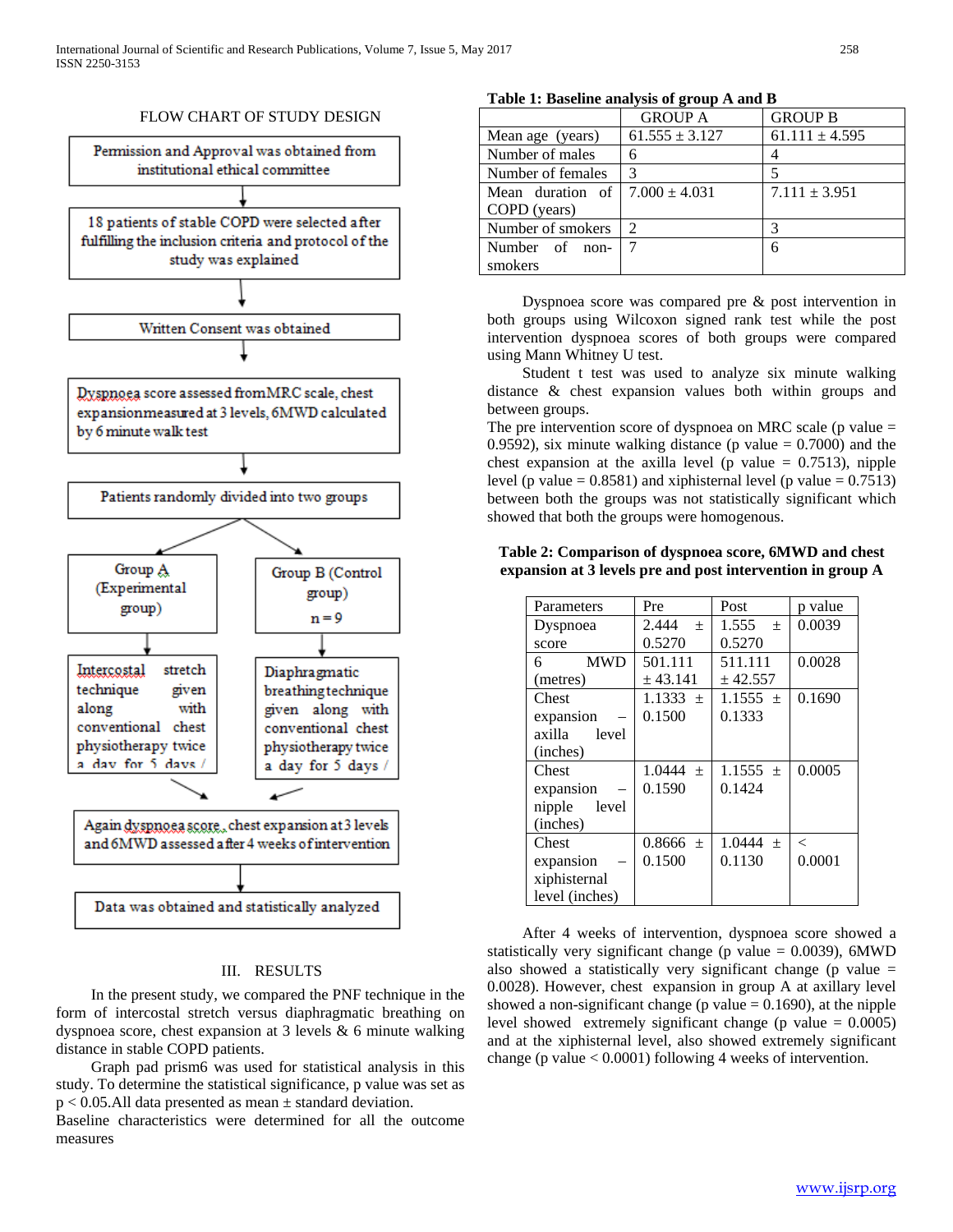**Table 3: Comparison of dyspnoea score, 6MWD and chest expansion at 3 levels pre and post intervention in group B**

| Parameters      | Pre                      | Post                      | p value |
|-----------------|--------------------------|---------------------------|---------|
| Dyspnoea        | 2.444<br>$\! + \!\!\!\!$ | 1.666<br>$\pm$            | 0.0039  |
| score           | 0.5270                   | 0.5000                    |         |
| <b>MWD</b><br>6 | 493.333                  | 503.333                   | 0.0196  |
| (metres)        | ± 40.927                 | ± 42.793                  |         |
| Chest           | $1.1444 +$               | 1.1777<br>$+$             | 0.0805  |
| expansion       | 0.1424                   | 0.1302                    |         |
| axilla<br>level |                          |                           |         |
| (inches)        |                          |                           |         |
| Chest           | $1.0333 \pm$             | 1.1111<br>$\! + \!\!\!\!$ | 0.0081  |
| expansion       | 0.1225                   | 0.1167                    |         |
| level<br>nipple |                          |                           |         |
| (inches)        |                          |                           |         |
| Chest           | 0.9111<br>$^{+}$         | $1.0444 \pm$              | $\,<\,$ |
| expansion       | 0.1833                   | 0.1667                    | 0.0001  |
| xiphisternal    |                          |                           |         |
| level (inches)  |                          |                           |         |

 After 4 weeks of intervention, dyspnoea score showed a statistically very significant change in (p value  $= 0.0039$ ), 6MWD also showed a statistically significant change (p value  $=$ 0.0196). Chest expansion, when measured in group B after 4 weeks of intervention, showed a non-significant change (p value)  $= 0.0805$ ) at the axillary level, a very significant change (p value = 0.0081) at the nipple level and showed an extremely significant change (p value < 0.0001) at the xiphisternal level.

**Table 4: Comparison of dyspnoea score, 6MWD and chest expansion at 3 levels post intervention between groups A & B**

| Parameters       | Group A      | Group B       | p value |
|------------------|--------------|---------------|---------|
| Dyspnoea         | $1.555 +$    | 1.666<br>$+$  | 0.6762  |
| score            | 0.5270       | 0.5000        |         |
| <b>MWD</b><br>6. | 511.111      | 503.333       | 0.7041  |
| (metres)         | ± 42.557     | ± 42.793      |         |
| Chest            | $1.1555 \pm$ | $1.1777 \pm$  | 0.7252  |
| expansion        | 0.1333       | 0.1302        |         |
| axilla<br>level  |              |               |         |
| (inches)         |              |               |         |
| Chest            | 1.1555 $\pm$ | 1.1111<br>$+$ | 0.4793  |
| expansion        | 0.1424       | 0.1167        |         |
| nipple<br>level  |              |               |         |
| (inches)         |              |               |         |
| Chest            | $1.0444 \pm$ | $1.0444 +$    | $\gt$   |
| expansion        | 0.1130       | 0.1667        | 0.9999  |
| xiphisternal     |              |               |         |
| level (inches)   |              |               |         |

 Dyspnoea score between both the groups after 4 weeks of intervention showed a non- significant change (p value  $= 0.6762$ ) 6MWD between both the groups showed a non-significant change (p value  $= 0.7041$ ) after 4 weeks of intervention.

Chest expansion at the axillary level (p value  $= 0.7252$ ), nipple level (p value  $= 0.4793$ ) and xiphisternal level (p value  $>$  0.9999 ) also showed a non-significant change after 4 weeks of intervention between both the groups.

### IV. DISCUSSION

 COPD is a lung disease defined by persistently poor airflow as a result of breakdown of lung tissue and dysfunction of the small airways usually followed by dyspnoea, fatigue, and sputum production.<sup>15</sup>

 Abnormalities in small airways and destruction of lung parenchyma contribute to the development of airflow limitation with a consequent reduction of lung elastic recoil leading to dynamic hyperinflation and thus shortness of breath<sup>2</sup>.

 Intercostal muscles help in upward and outward movement of the ribs which results in increase in the anterior posterior diameter of the thoracic cavity. It helps both in inspiration and forced expiration.<sup>13,16</sup> It is seen that due to dyspnoea, the physical activities in COPD patients are reduced. This will have an impact on the oxidative capacity of the skeletal muscles and it will reduce the proportion of muscle fibers from type I to type II. Hence, it can be hypothesized that intercostal muscles which aids in the mechanical aspects of breathing may undergo atrophy when there is a poor physical activity. Therefore, this could have an impact on chest wall mobility and chest expansion in COPD leading to dyspnoea<sup>13</sup>.

 Chest expansion reduces due to decrease in the chest wall mobility and reduced lung compliance. Intercostal stretch may enhance the chest wall elevation and thus increase expansion to improve intra-thoracic lung volume which contributes to improvement in flow rate percentage. This may contribute to the increase in ventilatory capacity such as tidal volume, minute ventilation and oxygen status, thus improving the chest expansion, hyperinflation and air trapping, in turn reducing dyspnoea. The changes in ventilatory parameters may be due to the firing discharge of the muscle spindle during a passive stretch phase.13,17 Intercostal stretching may have activated the stretch receptors in the chest wall, thereby distending the thorax which could be neurologically linked to medulla with efferent nerve cells.<sup>13</sup>

 Diaphragm is the primary muscle of ventilation accounting for approximately 70% to 80% of the inspiration during quiet breathing. The thoracoabdominal movement during quiet inspiration is a result of the pressures that are generated by the contraction of the diaphragm, the shape of the diaphragm and angle of pull of its fibres. In COPD, the costal fibres of diaphragm become more horizontally aligned due to hyperinflation so that the further contraction of diaphragm no longer lifts the lower rib cage in a bucket handle movement. This leads to paradoxical breathing in which the lower rib cage is pulled inwards during inspiration.<sup>18</sup> Thus, there is an alteration in the mechanical efficiency of diaphragm in COPD.

 During diaphragmatic breathing, the abdomen becomes the fulcrum and lifts the lower rib cage and rotate it outwards, reducing dynamic hyperinflation of the rib cage and improving gas exchange, thus optimizing the pattern of thoraco abdominal motion.18,19 The idea behind decreasing dynamic hyperinflation of the rib cage is that this intervention will presumably result in diaphragm working over a more advantageous part of their length-tension relationship.<sup>20</sup>